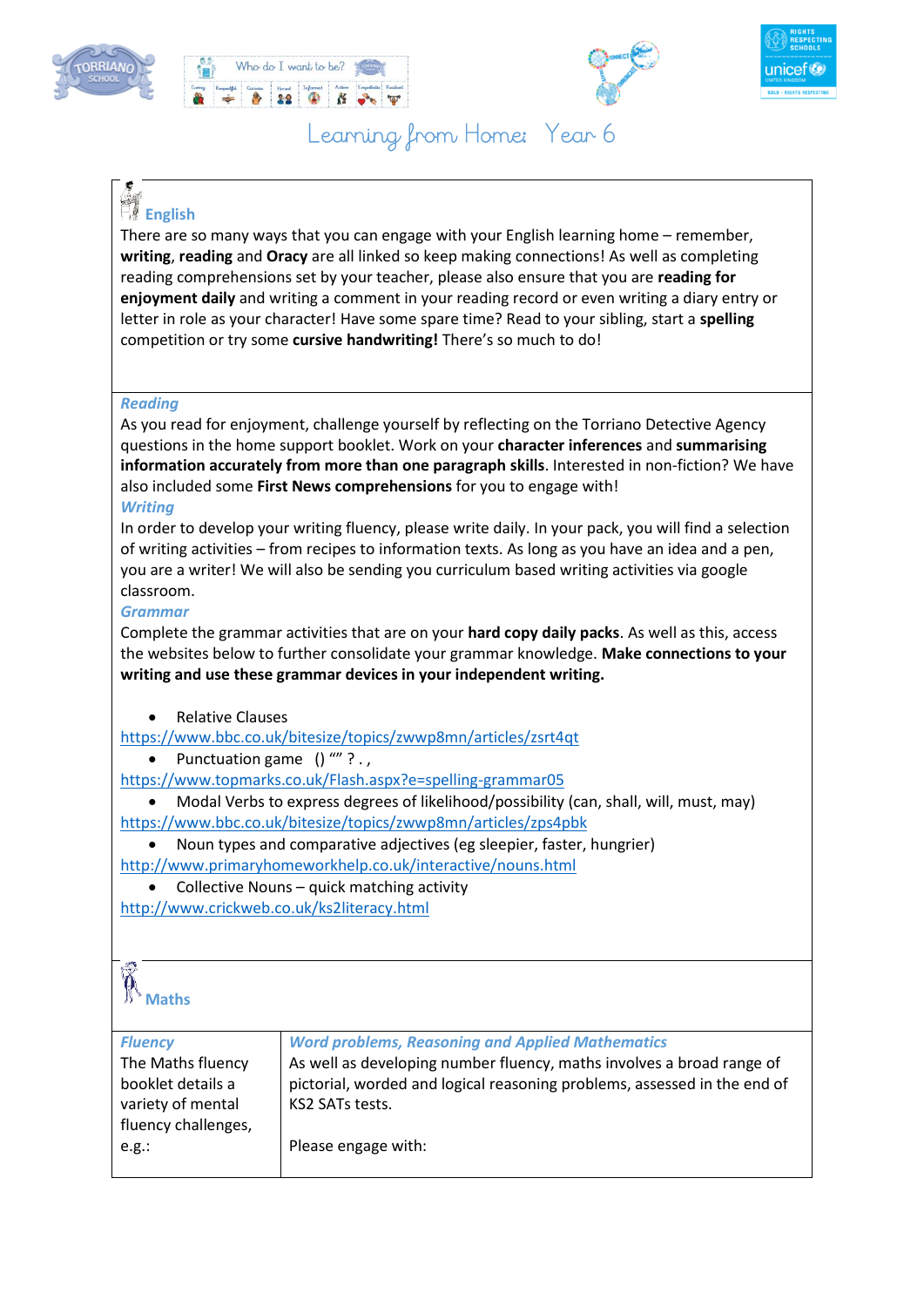







|                          | Percentages        | $\bullet$ | Photocopied past SATs papers                                  |
|--------------------------|--------------------|-----------|---------------------------------------------------------------|
|                          | of whole           | $\bullet$ | Daily Homework revision                                       |
|                          | numbers            | $\bullet$ | Regular Hegarty Maths activities set by teachers              |
|                          | Related            | ۰         | Accuracy in time telling and contextualising maths fluency in |
|                          | multiplication     |           | conversions eg m and km                                       |
|                          | and division       |           |                                                               |
|                          | decimal facts      |           |                                                               |
|                          | $(0.4 \times 200)$ |           |                                                               |
|                          | Multiplying        |           |                                                               |
|                          | and dividing       |           |                                                               |
|                          | by 10, 100,        |           |                                                               |
|                          | 1000               |           |                                                               |
| $-\overline{\mathbf{Q}}$ |                    |           |                                                               |

## Science<sup>®</sup>

Science is all about feeding our curious minds. We need to build our knowledge and also develop our skills. Whilst at home, try out new science experiments once or twice a week and think about how you are working scientifically. We will also set subject specific tasks related to our current science topic.

## **Science Sparks: Periodic Table of Experiments**

[https://www.science-sparks.com/wp-](https://www.science-sparks.com/wp-content/uploads/2018/07/ScienceSparksPeriodicTableofExperimentslinks.pdf)

[content/uploads/2018/07/ScienceSparksPeriodicTableofExperimentslinks.pdf](https://www.science-sparks.com/wp-content/uploads/2018/07/ScienceSparksPeriodicTableofExperimentslinks.pdf)

This interactive resource hosts a plethora of experiments that you can try out at home! Just click on one and it will take you to a page that explains what you need, what to do and what the science is behind it.

You can also use our kitchen sink science experiments, which are in your **hard copy packs.**

#### *Working Scientifically ( at home)*

We work scientifically in so many different parts of our lives, not just in the STEAM Lab! Use the Working Scientifically Checklist (available on Google Classroom) to see when you work scientifically, during your home experiments, but also at other points at home.

## *Knowledge & Concepts*

For our 'Light' unit, we have learnt about how light travels and the mechanics of the human eye. Within this, we have deepened our knowledge of the key concepts of reflection and refraction. We then applied this knowledge in the context of WWI by making periscopes that could be used by soldiers in the war.

Now, we would like you to further your knowledge about key light related words including **transparent, translucent and opaque**. Use your identifying and classifying skills to organise objects at home into three categories: transparent, translucent and opaque objects.

To consolidate your knowledge of how light travels and also how shadows are formed we would like you to create **two home experiments.**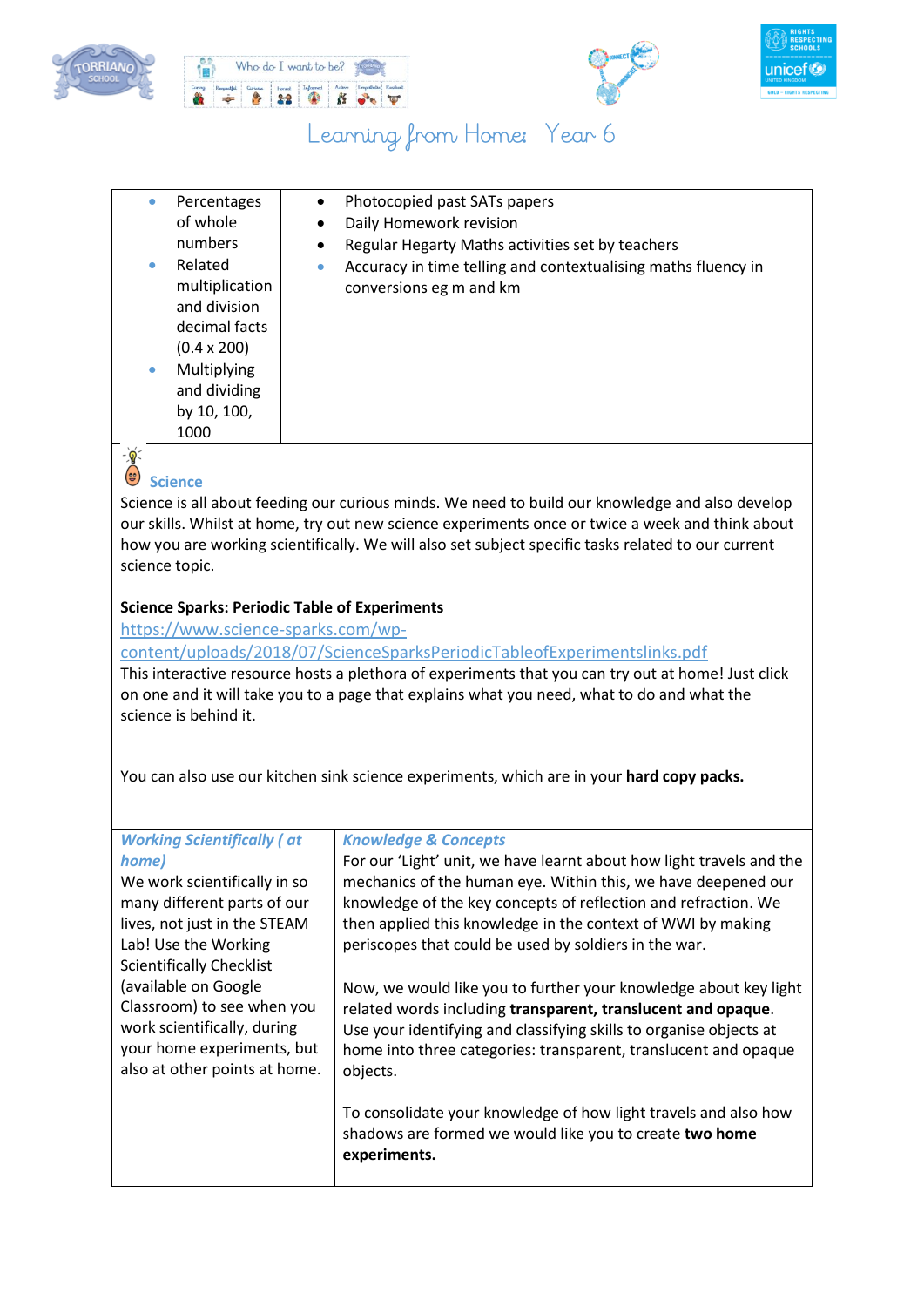







| 1) Using home objects and an available light source,<br>investigate what variable affects the length and shape of<br>a shadow.<br>Using home objects create your own experiment to prove<br>2)<br>to your parents/ carers how light travels in a straight line.<br><b>Humanities</b><br>Your hard copy pack has WWI activities for you to complete. Create a WWI timeline.<br>Research the contributions of Walter Tull and find out why his story is significant. What was the<br>role of women in WWI? Have these roles changed over time?<br>In preparation for our geography summer topic on 'France', please complete the activities<br>detailed in your packs. To supplement this, we will also be assigning you activities on google |                                                                                                                                                                                                                                                                                                                                                                             |  |  |  |  |  |  |  |  |
|---------------------------------------------------------------------------------------------------------------------------------------------------------------------------------------------------------------------------------------------------------------------------------------------------------------------------------------------------------------------------------------------------------------------------------------------------------------------------------------------------------------------------------------------------------------------------------------------------------------------------------------------------------------------------------------------------------------------------------------------|-----------------------------------------------------------------------------------------------------------------------------------------------------------------------------------------------------------------------------------------------------------------------------------------------------------------------------------------------------------------------------|--|--|--|--|--|--|--|--|
| classroom.                                                                                                                                                                                                                                                                                                                                                                                                                                                                                                                                                                                                                                                                                                                                  |                                                                                                                                                                                                                                                                                                                                                                             |  |  |  |  |  |  |  |  |
| <b>Skills</b>                                                                                                                                                                                                                                                                                                                                                                                                                                                                                                                                                                                                                                                                                                                               | <b>Knowledge</b>                                                                                                                                                                                                                                                                                                                                                            |  |  |  |  |  |  |  |  |
| <b>History</b><br>-Understand how our<br>knowledge of the past is<br>constructed from a range of<br>sources.<br>-Note connections, contrasts<br>and trends over time<br>-Develop the appropriate<br>use of historical terms.                                                                                                                                                                                                                                                                                                                                                                                                                                                                                                                | <b>History</b><br>-Study of an aspect of British history beyond 1066 -turning point<br>in British history (World War One)<br>This includes:<br>1) Chronological understanding of WWI (covered in class)<br>Main reasons for WW1( covered in class)<br>2)<br>Study of a significant person who was involved in WWI(<br>3)<br>Walter Tull)<br>The roles of women in WWI<br>4) |  |  |  |  |  |  |  |  |
| Geography<br>-Locate the world's<br>countries, using maps to<br>focus on Europe),<br>concentrating on their<br>environmental regions,<br>key physical and human<br>characteristics, countries,<br>and major cities.<br>Art/DT                                                                                                                                                                                                                                                                                                                                                                                                                                                                                                               | Geography<br>-Understand geographical similarities and differences through the<br>study of human and physical geography of a region in a European<br>country                                                                                                                                                                                                                |  |  |  |  |  |  |  |  |

### *Skills*

Building on your Kandinsky inspired art that you have been doing in class, explore pattern drawing and painting more at home.

<http://kinderart.com/art-lessons/painting/patterns/>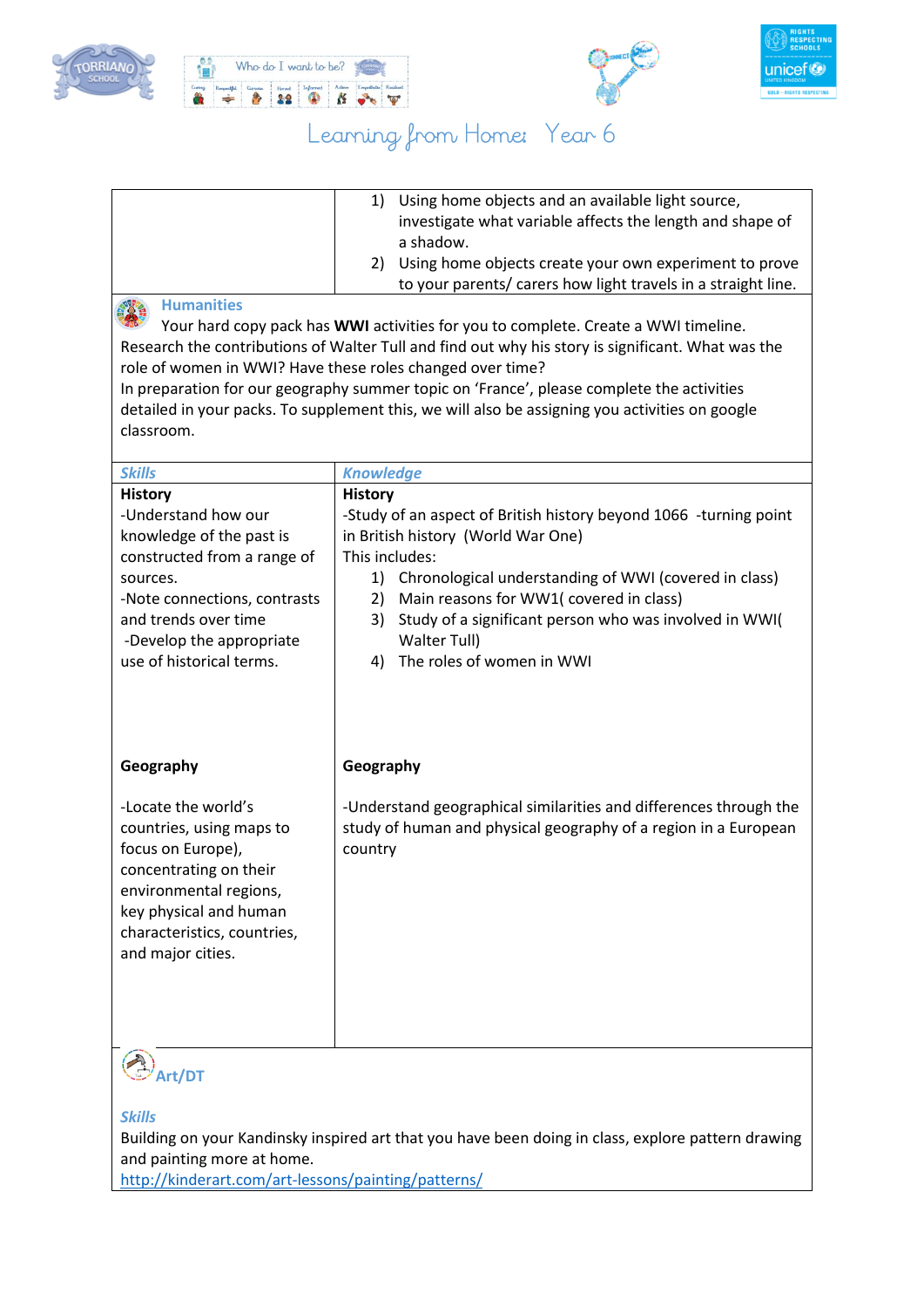







| https://kinderart.com/art-lessons/drawing/overlapping-shapes/                                           |
|---------------------------------------------------------------------------------------------------------|
| Create an art project using objects that you have found at home. The found object colour wheel          |
| would link perfectly with the work that we have done in Science about the colour spectrum.              |
| https://theartofeducation.edu/2020/03/13/27-art-activities-and-lessons-to-try-at-home/                  |
|                                                                                                         |
| <b>Learning about artists</b>                                                                           |
| We would like you to do three in-depth artist studies. Some interesting choices could be Barbara        |
| Hepworth or Yayoi Kusama.                                                                               |
| These studies must answer the following questions:                                                      |
| Who is the artist? 2) How would you describe their artwork? 3) What medium do they<br>1)                |
|                                                                                                         |
| use?(paint, pastels, pencil, clay, etc.) 3) What art skills have they used in their artwork?            |
| 4) Do you think their artwork is interesting? Yes/No. Explain.                                          |
|                                                                                                         |
| You can display this information in whatever way you like.                                              |
| Please use the fantastic TATE website below to complete your research.                                  |
| https://www.tate.org.uk/kids/explore/whos-who                                                           |
|                                                                                                         |
| $\bigcirc$ $\oplus$<br><b>D</b> French                                                                  |
|                                                                                                         |
| Please complete the activities in your hard copy daily packs.                                           |
|                                                                                                         |
| Still want to do some more? Brush up on your French by accessing the BBC Bitesize website and           |
| choosing topics such as numbers, all about me & food/ drink.                                            |
| https://www.bbc.co.uk/bitesize/subjects/z39d7ty                                                         |
| In your hard copy packs you will also find some additional French home resources.                       |
|                                                                                                         |
|                                                                                                         |
| <b>EMusic</b>                                                                                           |
| https://www.classicsforkids.com                                                                         |
|                                                                                                         |
| Look at the games section:                                                                              |
|                                                                                                         |
| Match the Rhythm: Have a look at the games section and see if you can match the rhythms being           |
| played on the drum kit.                                                                                 |
| Activity: Listen to the rhythms and copy back what you are hearing. Remember you need to be as          |
|                                                                                                         |
| accurate as you can.                                                                                    |
|                                                                                                         |
| Play Note names: Click on this game to help reinforce note names on the treble and bass clef.           |
| Activity: Choose either the bass or the treble clef and work out what word the music is trying to spell |
| out.                                                                                                    |

Explore The Composer Map: Learn about composers from around the globe. Activity: Choose a composer and write a page about their life and music they wrote.

BBC

Revise your work on the popular music module. Watch these short videos on the elements of music.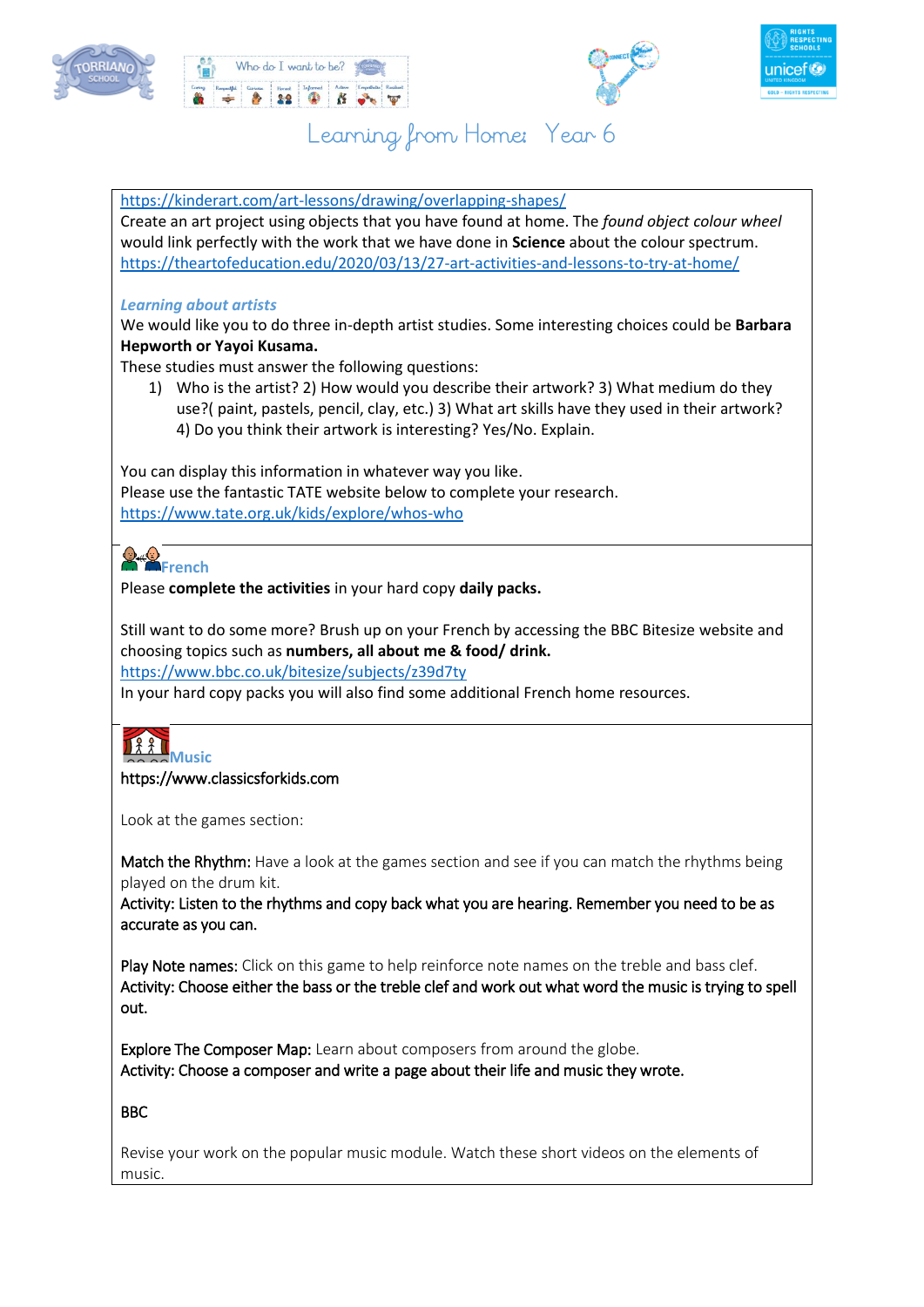







https://www.bbc.co.uk/bitesize/subjects/zwxhfg8 Activity: Watch the video's then test yourself on the quiz.

### Youtube

Remember to keep practising your singing. Activity: You can choose from the list below of songs we have been learning at school.

Hound Dog: https://www.youtube.com/watch?v=HNnFpBnKV2I

It Must Be Love: https://www.youtube.com/watch?v=IrjNHilP5Gg

Own Kind of Music: https://www.youtube.com/watch?v=LWyHA3sObg0

**PE- Please try to do physical exercise at home every day if you cannot get outside**

Use the websites below for home exercise activities:

<https://www.cosmickids.com/category/watch/>

https://www.nhs.uk/change4life/activities/train-like-a-jedi https://www.bbc.co.uk/sport/football/supermovers https://www.gonoodle.com/ <https://www.activekidsdobetter.co.uk/active-home> <https://www.headspace.com/meditation/kids>

Home Yoga<https://www.youtube.com/user/CosmicKidsYoga> Joe Wicks The Body Coach has five minute home workouts on his Youtube channel. <https://www.youtube.com/watch?v=d3LPrhI0v-w>



Make a mini-book retelling the Easter Story.

[https://www.bbc.co.uk/teach/class-clips-video/religious-studies-ks1-the-christian-story-of](https://www.bbc.co.uk/teach/class-clips-video/religious-studies-ks1-the-christian-story-of-easter/zhgv47h)[easter/zhgv47h](https://www.bbc.co.uk/teach/class-clips-video/religious-studies-ks1-the-christian-story-of-easter/zhgv47h)

https://www.youtube.com/watch?v=0PSgoPdKQF



Now is the time for you to put to the test all of healthy eating learning that you have done in school. Have a go at creating healthy dishes for your family to enjoy at home. <https://www.bbcgoodfood.com/recipes/collection/kids-cooking>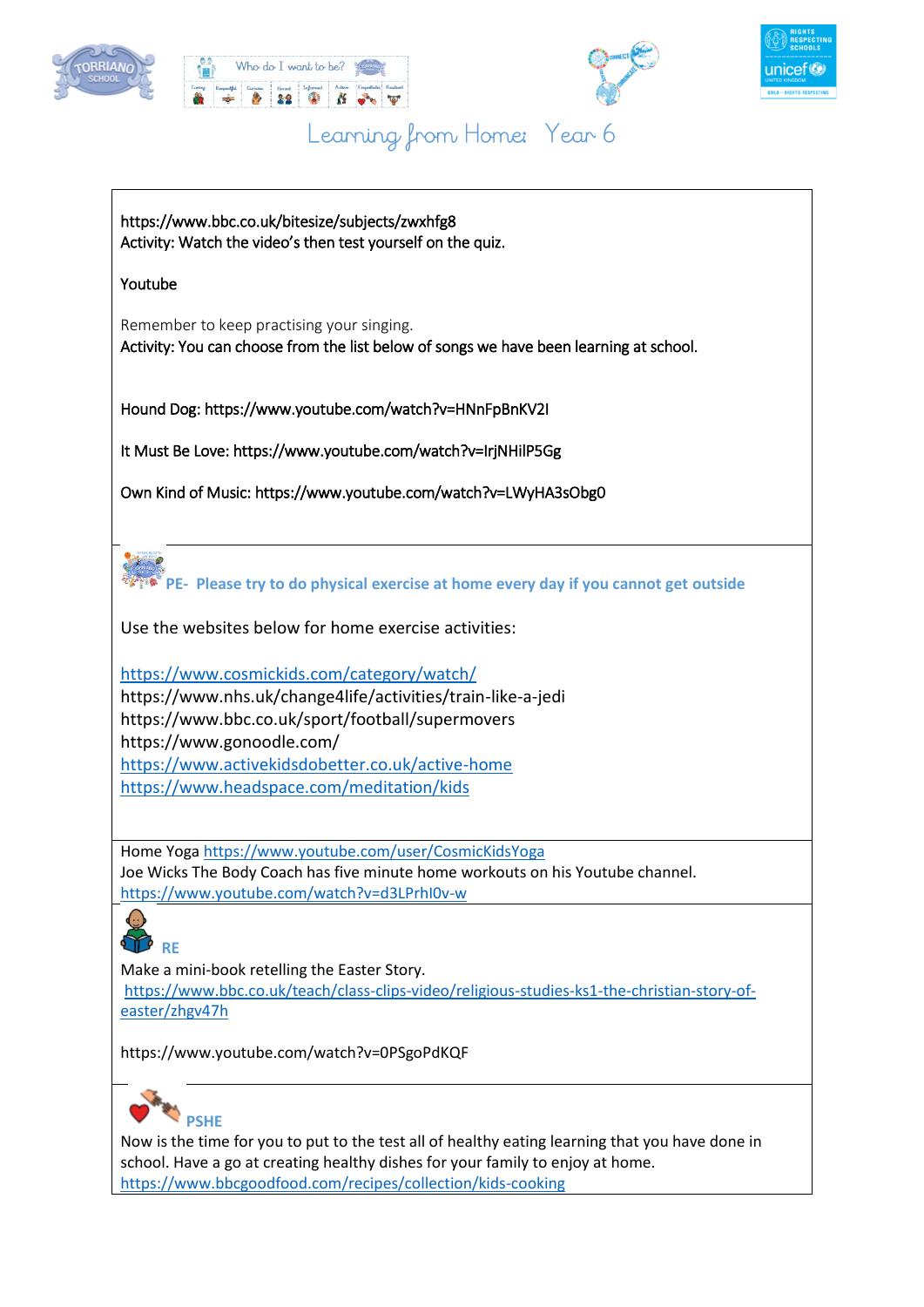







We will also be sending you **PSHE** related activities on google classroom.

**SDGs/RRS/ Global events**  Send my Friend Campaign SDG4 Quality Education World Fairtrade Day 9th May Refugee Week – June 15th – 21th Walk to School Week- 18/5/20 Soccer Aid- June 2020 World Refugee Day – 20/6/20 International Mother Earth Day –April 22nd Cultural Diversity Day 21st May – Article 30 & 2 International Mother Earth Day –April 22nd Mandela Day 18th July VE Day 8th May

## **When you come back to school please bring any work you have completed to show your teacher.**

#### **Torriano Online Learning**

Work will be uploaded daily on Google classroom. All children should have their google account usernames and passwords. If this is not the case, please contact the school team at [admin@torriano.camden.sch.uk](mailto:%20admin@torriano.camden.sch.uk) and they will email you with the relevant details.

To access Google classroom, pupils must log in here:

[https://edu.google.com/intl/en-GB/products/classroom/?modal\\_active=none](https://edu.google.com/intl/en-GB/products/classroom/?modal_active=none)



**Please see suggested timetable below.**<br> **These will need their use on and their use on and their contracts** password.